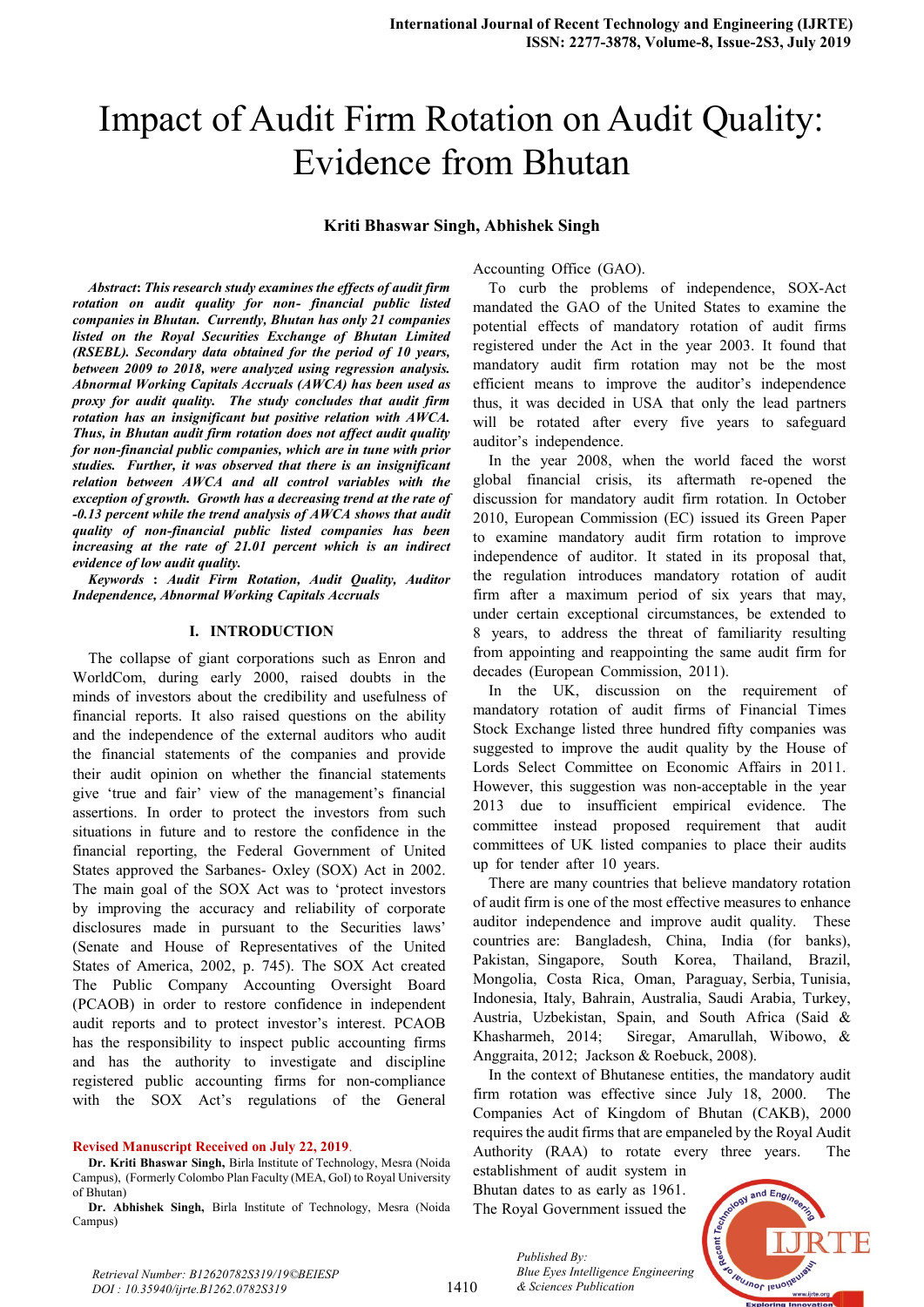first edition of the Financial Manual in 1963, which was administered by the accounts and audit unit under development wing of the government. The accounts and audit organizations were made responsible to maintain the books of accounts, conduct budgetary controls of revenue and expenditure and undertake periodic audit and inspections of accounts and records.

Later in October 1969, 31st National Assembly voted for the appointment of Royal Auditors to conduct audit of accounts and records of the Royal Government. On April 16, 1970 Royal Audit Department was created with primary responsibility of auditing accounts of the Ministry of Finance, other ministries, Royal Bhutan Army, Royal Bhutan Police and His Majesty's Secretariat. In 1985 the audit service was restructured as an autonomous entity and named RAA. In the year 1989, General Auditing Rules and Regulations (GARR) were issued defining properly the role and responsibilities of RAA.

# **II. LITERATURE REVIEW**

In this section we review the extant literature in the field of audit firm rotation and audit quality. The review is grouped into as key concepts of auditing, audit quality, auditor independence, and auditor rotation in the following paragraph. In continuation to the above, the arguments of the proponents and opponents of audit firm rotation have also been reviewed. Furthermore, prior literature on the relationship between audit quality and audit firm rotation has been examined.

The International Auditing Practices Committee defines auditing as 'the independent examination of financial information of any entity, whether profit oriented or not, and irrespective of size, or legal form, when such examination is conducted with a view to expressing an opinion thereon'.

Audit quality has been defined by many scholars over the past few decades. Despite the fact, the definition given by DeAngelo (1981) has been a well-known and widely accepted. She states that, 'The quality of audit services is defined to be the market assessed joint probability that a given auditor will be both (a) discover a breach in the client's accounting system, and (b) report the breach.' In another word, the quality of the audit will depend on the probability that an auditor discovers material misstatement in the financial statements prepared by the company management and reports the same without any manipulation.

Audit failure can occur either when Generally Accepted Accounting Principles (GAAP) were not applied by the auditor, or when an auditor fails to issue a qualified audit report in situations that demand such a report (Francis,  $2004$ ). In both the above cases, the audited financial statements will mislead the users of the same.

The concept of audit and independence are the twin side of the same coin, as stated by the research committee of the Institute of Chartered Accountants of India, 'professional integrity and independence is an essential characteristic of learned professions, but more so in the case of the accounting profession. Independence implies that the judgment of the person is not subordinate to the wishes or directions of another person who might have engaged him or to-his own self-interest.' Tepalagul & Lin (2015) argues that there are four main threats to auditor independence which are client importance, non- audit services, auditor tenure, and client affiliation with audit firms.

A study on client's importance by Hope  $&$  Langli  $(2010)$  concluded that auditors who receive higher audit fees are highly likely to issue a modified audit report. Although, there is limited evidence in support of the claim, the argument that Big 4 audit firms tend to be more conservative in the process of auditing large clients is supported (Tepalagul & Lin, 2015). In another study Frankel, Johnson,  $\&$  Nelson (2002) concludes that there is some evidence which suggests that audit quality may be impaired when auditors provide non-audit services to the same client. In addition, SOX Act prohibits an auditor from providing non-audit services to client to whom they are statutory auditor.

Prior literature has examined the relationship between auditor tenure and auditor independence have vielded mixed result. It is argued that longer audit tenure may results in an auditor to report in favor of the client. However, several scholars argue that longer audit-client tenure will increase the auditor's understanding of the client's business which may help increase audit quality.

There has been study to examine the relation between audit size and audit quality. DeAngelo (1981) was one of the first scholars to find evidence which suggest that audit quality depended on the size of the audit firm. Several studies show that Big 4 audit firm (PWC, Ernst and Young, Deloitte, and KPMG) supply higher quality of audit services than smaller audit firms. These studies show evidence that Big 4 firms are sued less often (Palmrose, 1988) and less often receive sanctions by the Security Exchange Commission (Feroz, Park, & Pastena, 1991). However, it is argued that large audit firms have more resources in order to fight law suits and regulation (Francis,  $2004$ ) and therefore the claim that Big 4 firms supply higher audit quality is countered. Becker, DeFond, Jiambalvo,  $\&$  Subramanyam (1998) found that the income increasing discretionary accruals, used as audit proxy, for the clients of larger audit firms are relatively lower than that of small audit firm clients showing favorable audit quality for large audit firm. Overall, it can be concluded that, there is substantial evidence in support of the claim that Big 4 audit firms provide higher audit quality than non-Big 4 firms.

Audit firm rotation is defined as the, 'Imposition of a limit on the period of years in which a particular registered public accounting firm may be the auditor of record for a particular issuer' (Senate and House of Representatives of the United States of America, 2002, p. 775). One of the main reasons to rotate auditors to

enhance auditor independence and eventually audit quality assumes that by

*& Sciences Publication* 

*Published By:*



1411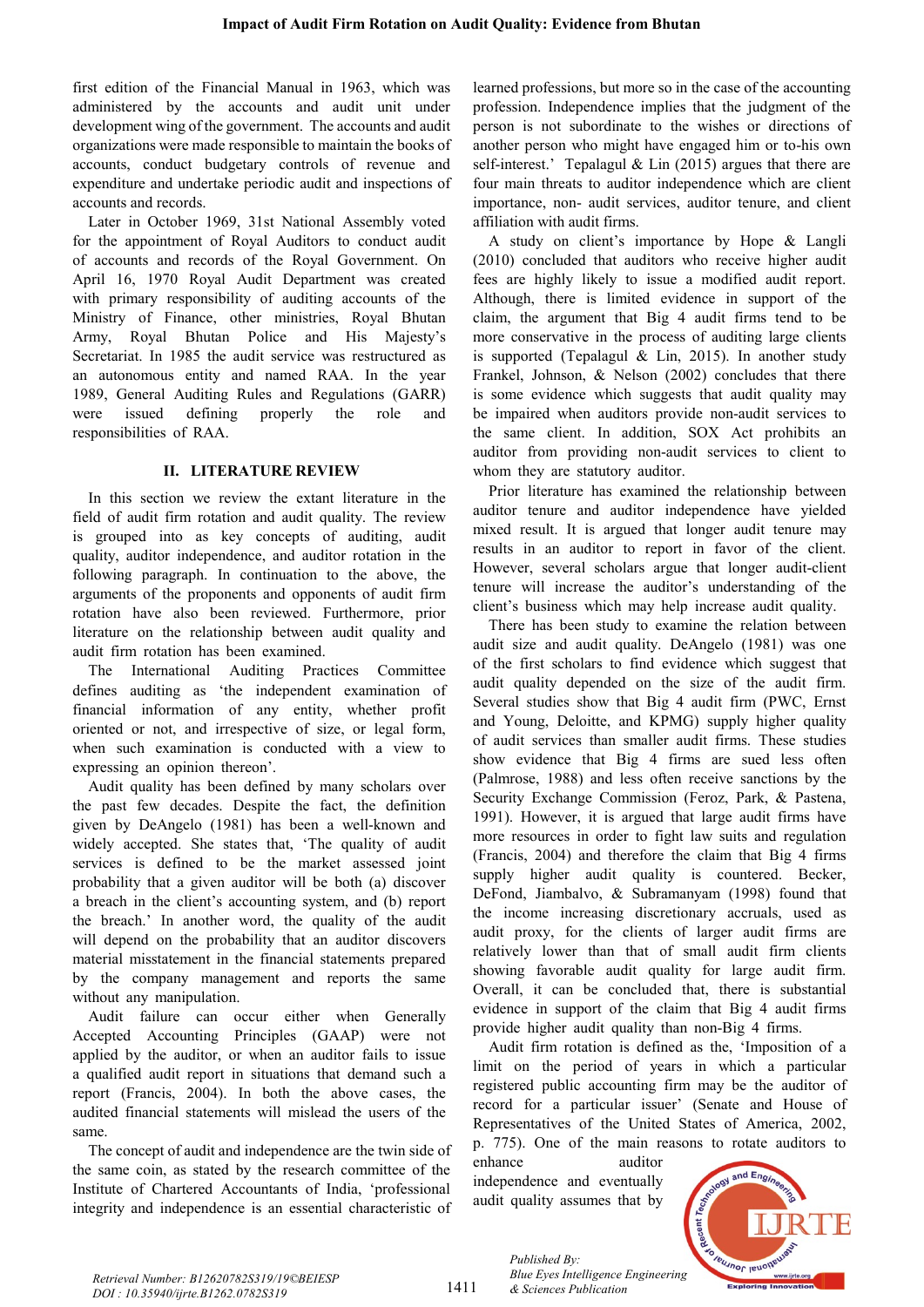rotating auditors, excessive familiarity between the auditor and its auditee will be reduced and it will reinforce the auditors' professional skepticism and independence in reporting material misstatement (Ebimobowei & Keretu, 2011). Auditor rotation can either be at the partner level or at the firm level (Chen, Lin, & Lin, 2008). The current regulation as stipulated in the CAKB, 2000 and Companies Act of Bhutan  $(CAB)$ ,  $2016$  requires companies to appoint auditors after every three consecutive financial years. Bhutan's audit rotation practice is at the firm level. Due to the subject of audit firm rotation being relevant as a result of newly adopted regulation, this paper focuses on this level of auditor rotation in order to examine whether the audit firm rotation measure is effective in achieving its intended goal.

Proponents of audit firm rotation mostly argue upon the assumption that long audit tenure may cause relationship to be established between the auditor and the auditee, which in turn possibly impairs the auditors' independence and objectivity (Cameran, Prencipe,  $\&$ Trombetta, 2014). When auditor independence is impaired due to the familiarity bonding between auditor and auditee any discovered breaches in the financial statements may less likely be reported (DeAngelo, 1981). To avoid such undesirable scenario, it would be beneficial if there is a fixed term on the period in which one audit firm may be appointed to the same client in order to enhance auditor independence (Cameran et.al.,2014). This claim is supported by Barbadillo  $\&$ Okpala  $(2011)$  who found evidence suggesting that longer audit firm tenure can result in compromised auditor independence.

On contrary, opponents of audit firm rotation argue on the grounds that audit firm rotation causes loss of client specific knowledge when one audit firm is forced to resign from providing the audit services resulting in low audit quality (Jackson & Roebuck, 2008). As a result of the loss of client specific knowledge, audit firm rotation requires new audit firms to gain knowledge on the client's business which incurs additional cost for the client. According to GAO report, 2003, it is estimated that for most Fortune 1000 companies that total additional costs incurred for auditor selection process and additional auditor support are at least  $17\%$  of the audit fees of the initial year of engagement. Studies have also proved that audit firm rotation has negative effect on audit quality. For an instance, Jackson  $\&$  Roebuck  $(2008)$  found evidence supporting this claim by concluding that there is minimal benefits of audit firm rotation on audit quality in Australian context.

Following the adoption of the audit firm rotation many countries have also studied on the relationship between audit quality and audit firm rotation. The researchers around the globe have used different proxies for audit quality in order to draw insights between audit quality and audit firm rotation. A study carried out in Bahrain, where audit firm rotation happens every 5 years, in the year 2014 focused on finding out the effects of mandatory audit firm rotation on auditor

independence (proxy for audit quality). It was found out that there is a significant relationship between mandatory audit firm rotation and auditor independence at  $5%$ significance level (Said & Khasharmeh, 2014).

Similarly, in the year 2015, a study examined the relationship between rotation policy, audit firm specialization and audit quality in the government audit market firm of Florida. The study used total number of incidents of non-compliance with accounting and auditing standards as a proxy for audit quality. The study concludes that there is a significant positive sign that rotation policy increases the probability of compliance with reporting and auditing standards (Elder, Lowensohn, & Reck, 2015).

In line with the above a study on mandatory firm rotation and audit quality in South Korea provides additional evidence on the effectives of mandatory audit firm rotation. The study was carried out in the year 2015 for 8889 non-financial institution listed on Korean Stock Exchange from  $2006$  to  $2010$ . It is mandatory to rotate the audit firm every 6 years in South Korea. The study used going concern audit opinion as a proxy for audit quality and run multiple regression model, Pearson and Spearman rank correlation (Kim, Lee, & Lee, 2015).

Correspondingly, a study in Italy used Abnormal Working Capital Accruals as a proxy for audit quality to study the association between mandatory audit firm rotation and audit quality. The audit firms in Italy are required to rotate every 3 years. The study examined 1184 non-financial Italian listed companies for the period of 20 years (1985 to 2004). After carrying out multiple regression and t-test analysis, it was found out that audit quality tends to improve only in the last engagement year of the audit period (Cameran, Prencipe,  $\&$ Trombetta, 2014).

However, a study in the context of Australia conducted in the year 2008 for 1750 Australian listed firms from the year  $1995$  to  $2003$  states otherwise. The study adopted propensity to issue a going concern report and levels of discretionary accruals in place of audit quality. The study concluded that there is minimal benefits of mandatory audit firm rotation on to Australian firms i.e. mandatory audit firm rotation do not improve audit quality (Jackson & Roebuck,  $2008$ ).

In the year  $2011$  a study was conducted in China taking modified audit opinion as proxy for audit quality. Audit firms in China rotated every 5 years. The study took  $8560$  firms from  $1997$  to  $2005$  to examine the association between different audit rotations on audit quality. This study concluded that mandatory audit partner rotation is associated with a significant higher likelihood of receiving a modified audit opinion than no rotation group. (Firth, Rui, & Wu, 2011).

Summarizing the review of the prior literature on relationship between audit firm rotation and audit quality, it is clear that rotating audit firm can have both favorable and less favorable effects. In the context to

Bhutan, there is no such studies till date aiming at finding out

*& Sciences Publication* 

*Blue Eyes Intelligence Engineering* 

*Published By:*



1412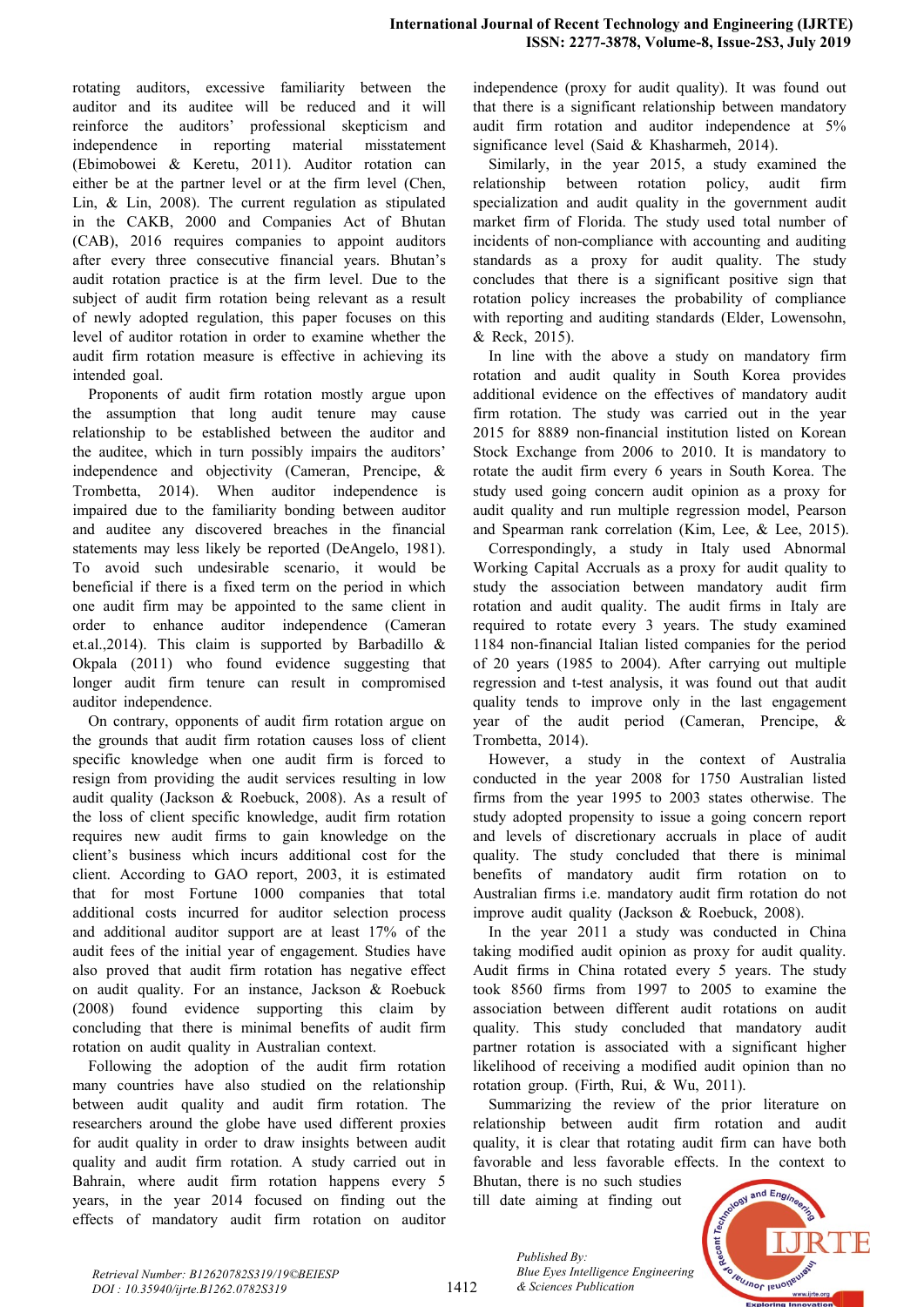the effects of audit firm rotation on audit quality for companies incorporated in Bhutan.

Based on the previous studies, the following hypothesis is developed to be tested in this study.

H0: Audit firm rotation does not affect audit quality for non-financial public listed companies of Bhutan.

H1: Audit firm rotation affects audit quality for non-financial public listed companies of Bhutan.

The next section outlines the research methodology that was adopted to test the hypothesis.

# **III. RESULT** AND **DESICCATION**

It is evident from the review of literature that audit firm rotation is crucial from the perspective of providing true and fair view of financial position of the company and for the financial statement on which investors rely upon. The audit policy of audit firm rotation has existed in Bhutan since the enactment of CAKB 2000. However, no research in this area has been carried out in Bhutan. The current study is aims at filling up this research gap by examining the effects of audit firm rotation on audit quality for the public listed companies. Further it aims to find if there is any relationship between audit firm rotation and audit quality.

Companies listed on the stock exchange was initially taken as sample. Public listed companies were chosen because of the fact that the list of private companies is not accessible in Bhutan. Currently, Bhutan has only 21 companies listed on the Royal Securities Exchange of Bhutan Limited (RSEBL). However, from the list six financial companies (bank and insurance), due to their different asset base and financial structure were excluded. While computing Abnormal Working Capital Accruals (AWCA), which is used as a proxy for audit quality in this study, the difference in structure of financial firm will yield unrepresentative results. Therefore remaining 15 non- financial public listed companies, comprising 71% of listed companies, were taken as final sample.

Secondary data such as annual reports of the companies, filing with the stock exchange and tax authority were obtained for a period of 10 years, that is from 2009 to  $2018$ . The period was so chosen because new regulation on audit policy was effective in the year 2003 with the issuance of CAKB 2000 making the subject relevant.

Correlation and regression analysis were used to analyze the empirical data with a view to measure the effects of audit firm rotation on audit quality by using the amount of AWCA as a proxy for audit quality. Regression analysis allows the researchers to predict the value of the dependent variable (audit quality, measured as the amount of AWCA) based upon the beta value of independent variable/s (audit firm rotation) and also to determine whether audit quality has increased, decreased,

or remained unchanged after an audit firm rotation has taken place.

The concept of Abnormal Working Capital (AWC) can be understood as AWCA. Working capital is the change in non-cash working capital accounts such as, inventories, accounts receivable and accrued expenses (Defond & Park, 2001). The amount of AWCA is the difference between the realized working capital and an expected level of working capital that is required to support the current sales level (Carey & Simnett, 2006). It is argued that a large amount of AWCA is an indirect evidence of lower earning quality and thus also lower audit quality (Francis & Yu, 2009).

The amount of AWCA has been computed as following: AWCAt= WCt− (WCt−1÷St−1) \* St

Where:

 $t =$  the year, t-1 refers to the previous year

 $WCt =$  the non-cash working capital in the current year computed as; (current assets–cash and short term  $investment$  – (current liabilities – short term debts)

 $WCt-1$  = the non-cash working capital in the previous year

 $St = the sales in the current year$ 

 $St-1$  = the sales in the previous year

Further, determination of whether audit firm rotation has occurred or not has been done manually by comparing the audit firm responsible for auditing the annual report of the prior year to the auditing firm responsible for auditing the annual reports of current year.

The following control variables, to assure that no other variables other than the variable of interest will influence the result, from prior studies (Jackson et. al., 2008; Carey & Simnett,  $2006$ ), have been used.

a) BIG4; whether s firm's financial statement has been audited by a BIG4 audit firm or not;

b) SIZE; measured in the natural logarithm of total assets;

c) LEVERAGE; measured as the ratio of total liabilities to total assets;

d) RETURNS; measured by the returns on assets, and e) GROWTH; measured by change in sales compared to the prior year, divided by the sales from the prior year. The following regression model has been used to test the effects of audit firm rotation (AR) on audit quality (AQ):  $AQ_t = AR + \beta_1 BIG4_t + \beta_2 SIZE_t + \beta_3 LEVERAGE_t +$  $β$ <sub>4</sub>RETURNt +  $β$ <sub>5</sub>GROWTH

## **IV.** DATA ANALYSIS AND FINDINGS

In the following section analysis of data for the effect of audit firm rotation on AWCA for non-financial public listed companies in Bhutan and result thereof are

presented. The control variable BIG4 has been omitted from the analysis as none of the non-financial



*Retrieval Number: B12620782S319/19©BEIESP DOI : 10.35940/ijrte.B1262.0782S319*

1413

*Published By: Blue Eyes Intelligence Engineering & Sciences Publication*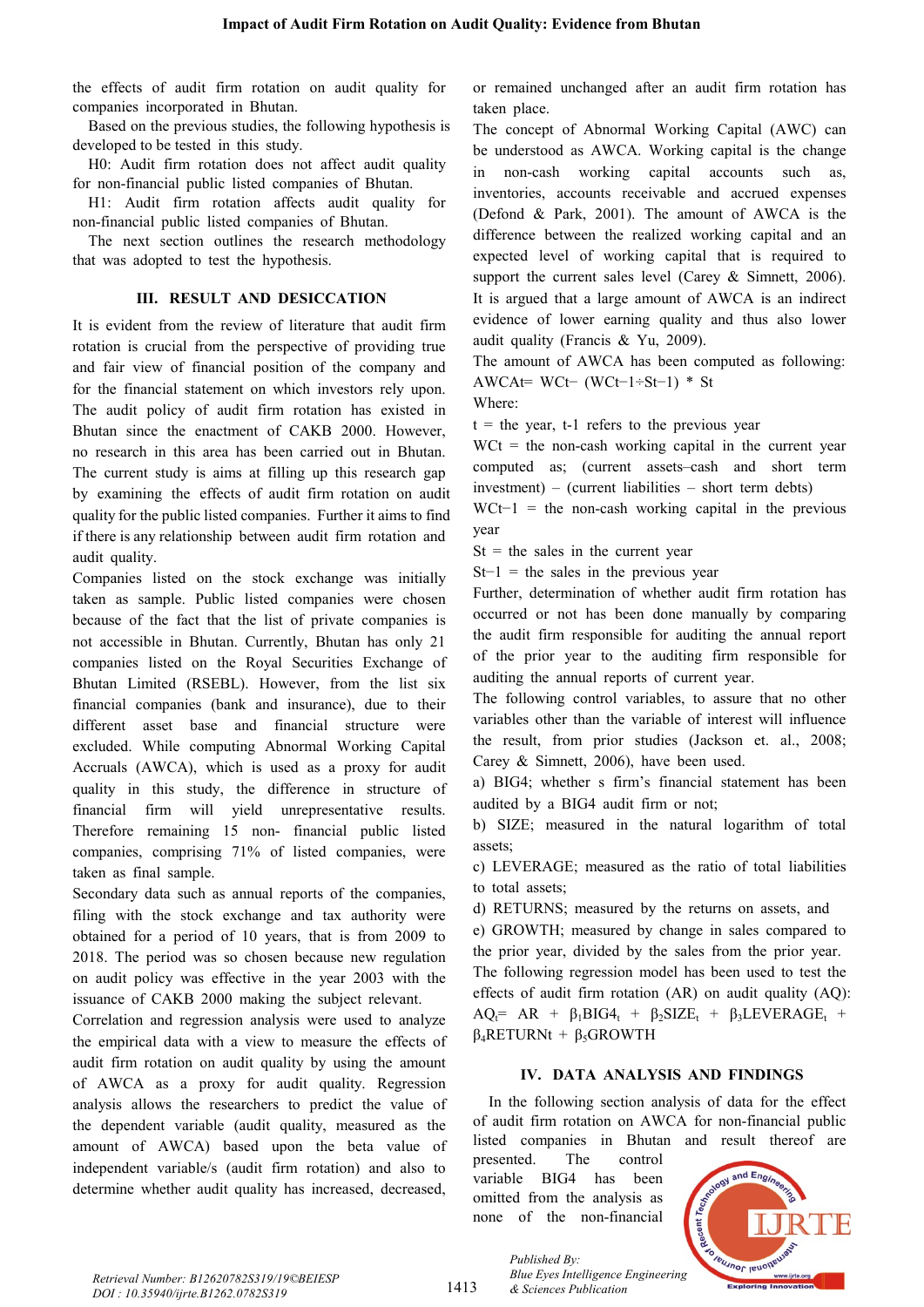public listed companies are audited by the BIG4 audit firm.

Table 1 shows the regression result of AWCA and Audit Firm Rotation, Table 2 shows the regression result of AWCA and Leverage, Table 3 shows the regression result of AWCA and Return on Assets, Table 4 shows the regression result of AWCA and Growth, Table 5 shows the regression result of AWCA and Size, and Table 6 shows the multiple regression result of AWCA, Audit Firm Rotation, Leverage, Return on Assets, Growth, and Size.

Further the study has also carried out consolidated trend analysis of AWCA and Growth of the Firm for all non-financial public listed companies for 10 years from  $2009$  to  $2018$ . Growth of the Firms' trend analysis has only been carried out apart from other variables as this particular variable has a significant relationship with AWCA. In addition, trend analysis of AWCA has been carried out to find whether the audit quality for all non-financial public companies has increased, decreased, or remained same over the period of 10 years.

## **V. REGRESSION AND CORRELATION RESULTS**

Table 1 Regression Result: AWCA and Audit Firm Rotation

| . <u>.</u> |                                                      |                |         |              |                |      |  |  |
|------------|------------------------------------------------------|----------------|---------|--------------|----------------|------|--|--|
|            | Model                                                | Unstandardized |         | Standar      | T              | Sig  |  |  |
|            | Dependent                                            |                |         | dized        |                |      |  |  |
|            | Variable:                                            |                |         |              |                |      |  |  |
| AWCA       |                                                      | B              | Std.    | <b>B</b> eta |                |      |  |  |
|            |                                                      |                | Error   |              |                |      |  |  |
|            | (consta                                              | $-62.188$      | 229.035 | .045         | $-.27$         | .790 |  |  |
|            | nt)                                                  |                |         |              | $\mathfrak{D}$ |      |  |  |
|            | <b>AFR</b>                                           | 28.325         | 175.216 |              | .16            | .874 |  |  |
|            |                                                      |                |         |              | $\mathfrak{D}$ |      |  |  |
|            |                                                      |                |         |              |                |      |  |  |
|            | R=.045, R Square=.002, F Value= .026 at p Value=.874 |                |         |              |                |      |  |  |

The results of regression analysis, where the dependent variable is AWCA and independent variable is Audit Firm Rotation in Table 1 indicates that there is no significant relationship between AWCA and Audit Firm Rotation (F-ratio of  $0.026$  and p-value 0.874). Further, R square is insignificantly small at  $0.002$  which indicates that Audit Firm Rotation explains only 0.2 percent of total variance in the value of AWCA. The remaining 99.8 percent of the total variance in the value of AWCA is due to other factors. Thus, it can be stated that Audit Firm Rotation does not affect AWCA for non-financial public listed companies of Bhutan. The positive sign of the regression coefficient indicates that there is a positive relationship between AWCA and Audit Firm Rotation. Therefore, it can be stated that AWCA has a positive but insignificant relationship with Audit Firm Rotation for non-financial public listed companies in Bhutan.

Table 2 Regression Result: AWCA and Leverage

| Model | Dependent<br>Variable:<br>AWCA                       | Unstandardized   |         | Standard<br>ized<br>Coefficie | t      | Sig |  |  |
|-------|------------------------------------------------------|------------------|---------|-------------------------------|--------|-----|--|--|
|       |                                                      |                  |         |                               |        |     |  |  |
|       |                                                      | B                | Std.    | $n \nmid c$<br>B              |        |     |  |  |
|       |                                                      |                  | Error   | e                             |        |     |  |  |
|       |                                                      | (consta -53.932) | 80.616  | .102                          | $-.66$ | .51 |  |  |
|       | nt)                                                  |                  |         |                               | Q,     | 5   |  |  |
|       | Levera                                               | 60.041           | 161.862 |                               | .371   | .71 |  |  |
|       | ge                                                   |                  |         |                               |        |     |  |  |
|       |                                                      |                  |         |                               |        |     |  |  |
|       |                                                      |                  |         |                               |        |     |  |  |
|       | R=.102, R Square=.010, F Value= .138 at p Value=.717 |                  |         |                               |        |     |  |  |

The results of regression analysis, of AWCA and Leverage in Table 2 indicates that there is no significant relationship between AWCA and Leverage (F-ratio 0.138 and a p-value  $0.717$ ). R square is  $0.010$  shows that 99 percent of the total variance in the value of AWCA is due to other factors than leverage. The positive sign of regression coefficient indicates that there is a positive relationship between AWCA and leverage. It can be stated that AWCA has a positive but insignificant relationship with Leverage for non-financial public listed companies in Bhutan.

Table 3 Regression Result: AWCA and Return on Assets

| Table 5 Regression Result: AWCA and Return on Assets |            |                |            |             |       |     |  |
|------------------------------------------------------|------------|----------------|------------|-------------|-------|-----|--|
| Model                                                |            | Unstandardized |            | Standardi t |       | Sig |  |
| Dependent                                            |            |                |            | zed         |       |     |  |
|                                                      | Variable:  | Coefficients   |            |             |       |     |  |
|                                                      | AWCA       |                |            | Coefficie   |       |     |  |
|                                                      |            |                |            | nts         |       |     |  |
|                                                      |            |                |            |             |       |     |  |
|                                                      |            | B              |            |             |       |     |  |
|                                                      |            |                | Std. Error | B           |       |     |  |
|                                                      |            |                |            | e           |       |     |  |
| 1                                                    | (consta    | $-8.873$       | 34.550     | $-.178$     | $-25$ | .80 |  |
|                                                      | nt)        |                |            |             | 7     |     |  |
|                                                      | <b>ROA</b> | $-1.508$       | 2.309      |             | -.65  | .52 |  |
|                                                      |            |                |            |             | 3     | 5   |  |
|                                                      |            |                |            |             |       |     |  |
|                                                      |            |                |            |             |       |     |  |
|                                                      |            |                |            |             |       |     |  |
| R=.178, R Square=.032, F Value=.426 at p Value=.525  |            |                |            |             |       |     |  |
|                                                      |            |                |            |             |       |     |  |
|                                                      |            |                |            |             |       |     |  |

Table 3 shows the results of regression analysis where the dependent variable is AWCA and independent variable is Return on Assets. It can be observed that there is no significant relationship between AWCA and Return on Assets (F-ratio  $0.426$  and p-value 0.525). A small R-square 0.032 indicates 96.8 percent of the total variance in the value of AWCA is due to other factors than return on asset. Further, negative sign of regression coefficient indicates that there is a negative relationship between AWCA and Return on Assets i.e. when Return on Assets will increase AWCA for non-financial public listed companies in Bhutan will decrease.

Table 4 Regression Result: AWCA and Growth

*Blue Eyes Intelligence Engineering* 

*Published By:*

*& Sciences Publication* 



*Retrieval Number: B12620782S319/19©BEIESP DOI : 10.35940/ijrte.B1262.0782S319*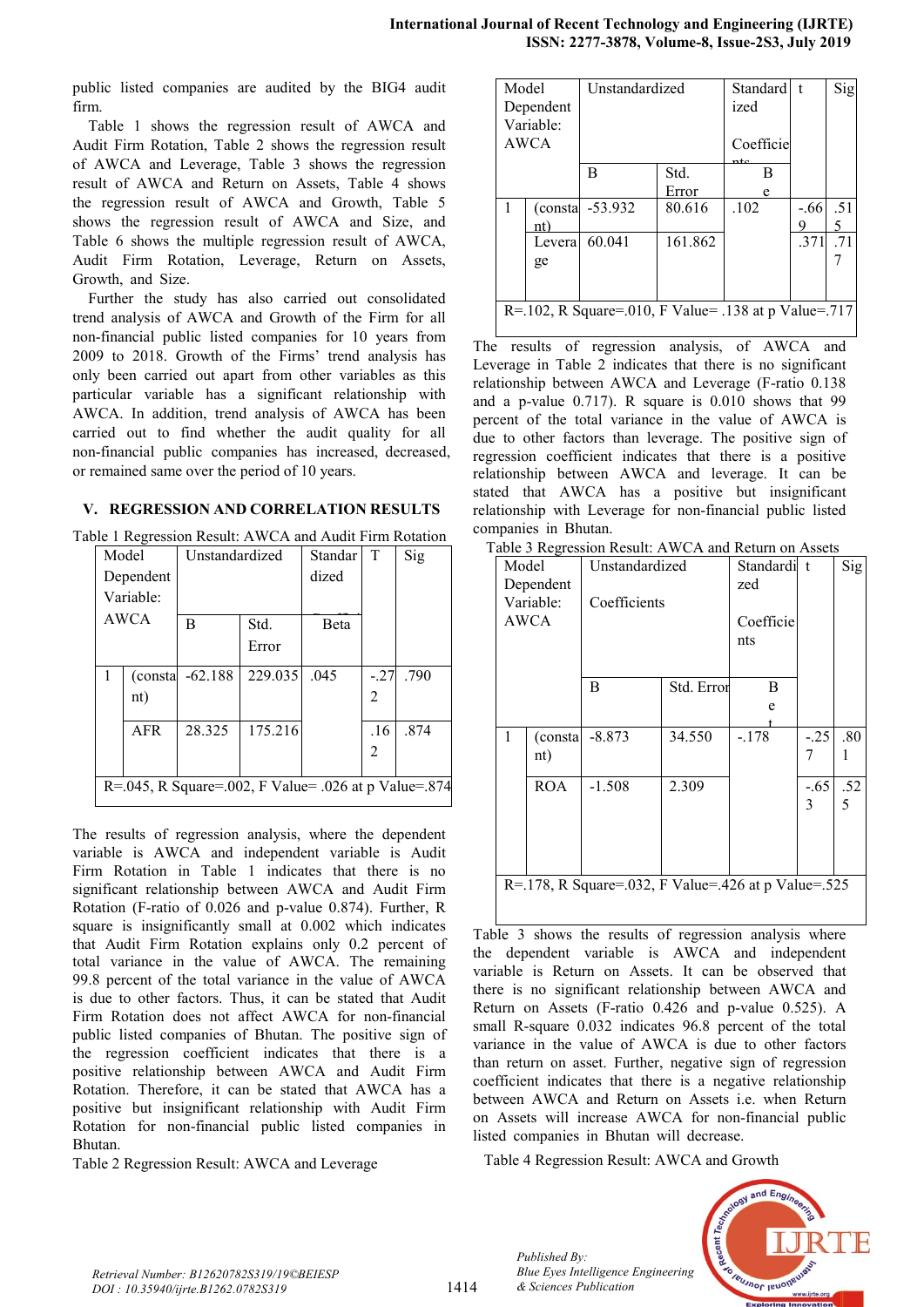#### **Impact of Audit Firm Rotation on Audit Quality: Evidence from Bhutan**

| Model     |                                                       | UnstandardizedCoeffil |            | Standardi t |      | Sig |  |  |  |
|-----------|-------------------------------------------------------|-----------------------|------------|-------------|------|-----|--|--|--|
| Dependent |                                                       | cients                |            | zed         |      |     |  |  |  |
|           | Variable:                                             |                       |            | Coefficie   |      |     |  |  |  |
|           | AWCA                                                  |                       |            | nts         |      |     |  |  |  |
|           |                                                       |                       |            |             |      |     |  |  |  |
|           |                                                       |                       |            |             |      |     |  |  |  |
|           |                                                       | B                     | Std. Error | B           |      |     |  |  |  |
|           |                                                       |                       |            | e           |      |     |  |  |  |
| 1         | (consta                                               | 7.547                 | 23.403     | $-.579$     | .322 | .75 |  |  |  |
|           | nt)                                                   |                       |            |             |      | 2   |  |  |  |
|           |                                                       | Growth -59.956        | 23.446     |             |      | .02 |  |  |  |
|           |                                                       |                       |            |             |      | 4   |  |  |  |
|           |                                                       |                       |            |             | 2.55 |     |  |  |  |
|           |                                                       |                       |            |             |      |     |  |  |  |
|           |                                                       |                       |            |             |      |     |  |  |  |
|           | R=.579, R Square=.335, F Value= 6.539 at p Value=.024 |                       |            |             |      |     |  |  |  |
|           |                                                       |                       |            |             |      |     |  |  |  |

The results of regression analysis between AWCA and Growth is presented in Table 4. It can be observed that there is a significant relationship between AWCA and Growth of the Firm (F-ratio  $6.539$  and p-value of 0.024). R square is  $0.335$ . It can be concluded that Growth of the Firm has effect on audit quality. The negative sign of regression coefficient indicated that there is a negative relationship between AWCA and Growth of the firm i.e. Growth in the Firm would decrease AWCA and thus audit quality. Therefore, it can be concluded that AWCA has a negative and significant relationship between Growth of the Firm for non-financial public listed companies in Bhutan.

|       | Table 5 Regression Result: AWCA and Size   |                |      |              |        |     |  |
|-------|--------------------------------------------|----------------|------|--------------|--------|-----|--|
| Model |                                            | Unstandardized |      | Standardizel | $-t$   | Sig |  |
|       | Dependent                                  |                |      | d            |        |     |  |
|       | Variable:                                  |                |      |              |        |     |  |
|       | AWCA                                       |                |      | Coefficients |        |     |  |
|       |                                            |                |      |              |        |     |  |
|       |                                            | B              | Std. | В            |        |     |  |
|       |                                            |                | Erro | e            |        |     |  |
|       | (consta                                    | 30.405         | 34.1 | -.496        | .890   | .39 |  |
|       | nt)                                        |                | 72   |              |        |     |  |
|       | <b>Size</b>                                | $-.089$        | .043 |              | $-2.0$ | .06 |  |
|       |                                            |                |      |              | 58     |     |  |
|       |                                            |                |      |              |        |     |  |
|       |                                            |                |      |              |        |     |  |
|       | R=.496, R Square=.246, F Value= 4.234 at p |                |      |              |        |     |  |
|       | Value= $.060$                              |                |      |              |        |     |  |

The results of regression analysis between AWCA and Size of the firm in Table 5 indicates that there is no significant relationship between AWCA and Size of the Firm (F-ratio 4.234 and p-value 0.06). R square value of 0.246. Further, negative sign of regression coefficient indicates that there is a negative relationship between AWCA and Size of the firm i.e. with the increase in the size of the firm, AWCA of non-financial public listed companies in Bhutan will decrease thus decreasing audit quality.

Table 6: Multiple Regression Result: AWCA, Audit Firm Rotation, Leverage, Return on Assets, Growth, and Size

| Source                                                                      | Sum of<br>Squares | Degree of<br>freedom | Mean<br>Square |  |  |
|-----------------------------------------------------------------------------|-------------------|----------------------|----------------|--|--|
| Model                                                                       | 61987.315         | 5                    | 12397.4631     |  |  |
| Residual                                                                    | 49987.699<br>3    | 9                    | 5554.18881     |  |  |
| Total                                                                       | 111975.01<br>5    | 14                   | 7998.21535     |  |  |
| R=.74, R Square=.55, F Value=2.23 at p Value=.14,<br>No. of Observations=15 |                   |                      |                |  |  |

The results of multiple regression analysis of 15 observations, where dependent variable is AWCA, independent variable is Audit Firm Rotation, and control variables are Leverage, Return on Assets, Growth of the Firm, and Size of firm is shown in Table 6. It can be observed that there is no significant relationship amongst AWCA, Audit Firm Rotation, Leverage, Return on Assets, Growth of the Firm, and Size of firm (F-ratio 2.23 and p-value of  $0.14$ ).

The R square value of  $0.55$  and multiple R square is .527, indicates that Audit Firm Rotation, Leverage, Return on Assets, Growth of the Firm, and Size of firm together explains about 53% of total variance in the value of AWCA. Therefore, it is concluded that AFR does not affect AWCA and thus audit quality, for non-financial public listed companies in Bhutan.

# **Result of Test of Hypothesis**

Result of multiple regression analysis presented in Table  $6$  for the listed companies in Bhutan indicates the p-value of  $0.14$  (F-ratio 2.23) at 5 percent significance level and therefore null hypothesis is not rejected. It means that audit firm rotation does not affect audit quality for non-financial public listed companies in Bhutan. The result of the study is in tune with the prior studies by Kwon, Lim, & Simnett (2014); Siregar, Amarullah, Wibowo, & Anggraita (2012); Onwucheka, Erah, & Izedonmi (2012); Firth, Rui, & Wu (2011); Barbadillo, Aguilar, & Carrera (2009); Jackson & Roebuck (2008).

# **Trend Analysis**

Table 7: Consolidated Trend Analysis of AWCA and Growth of the Firm

| Year | <b>AWC</b><br>A<br>(Mn) | Trend of<br>AWCA<br>(Mn) | Growth<br>of<br>Firm<br>(Mn) | Trend of<br>Growth<br>of Firm |
|------|-------------------------|--------------------------|------------------------------|-------------------------------|
| 2009 |                         |                          | 0.2                          | 1.1                           |
| 2010 | 26.56                   | $-152.75$                | 0.5                          | 1.0                           |
| 2011 | $-371.2$                | $-121.71$                | 3.6                          | 0.8                           |
| 2012 | $-8.68$                 | $-90.67$                 | and Engin                    | 0.7                           |

*Retrieval Number: B12620782S319/19©BEIESP DOI : 10.35940/ijrte.B1262.0782S319*

*Published By: Blue Eyes Intelligence Engineering & Sciences Publication*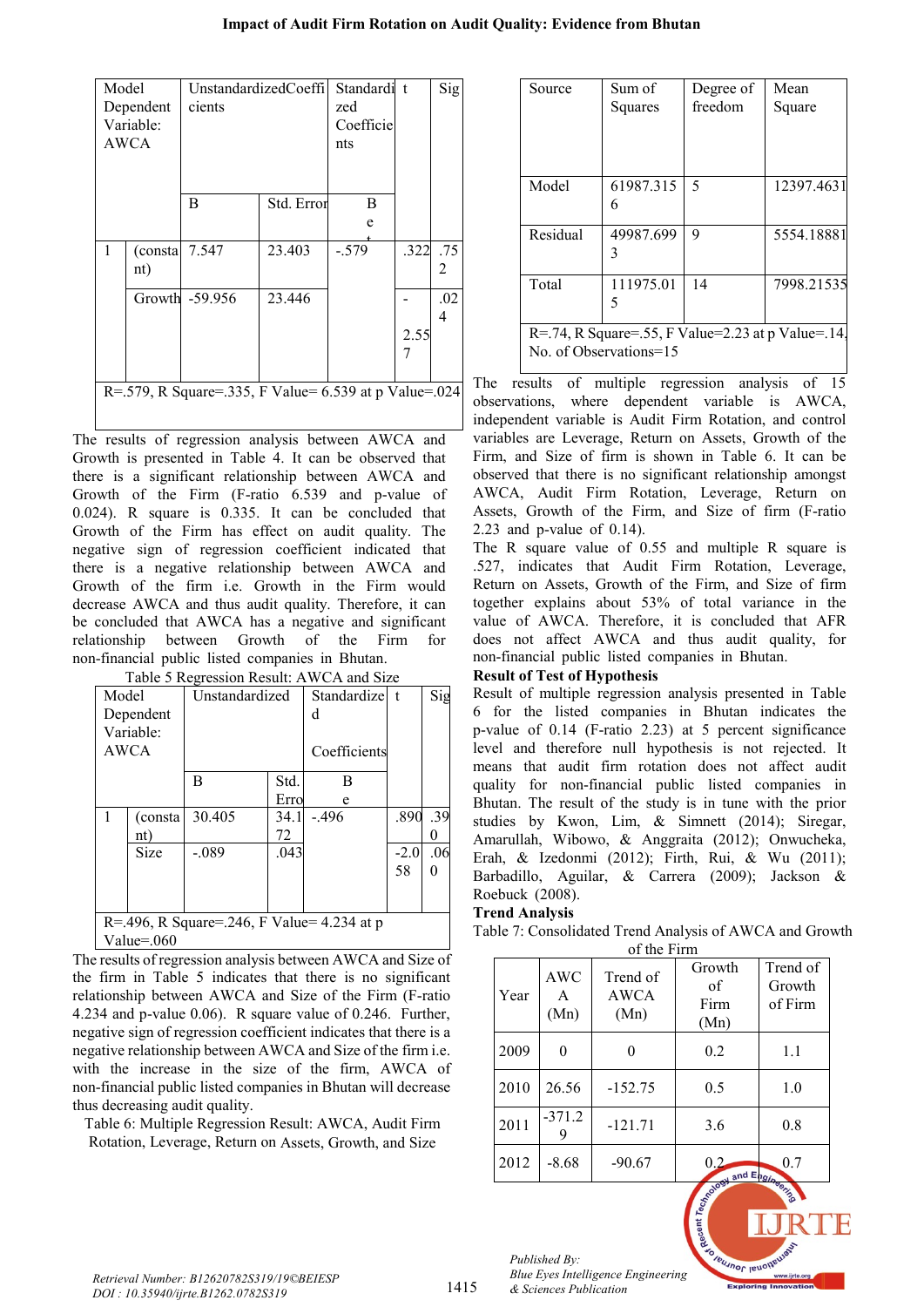| 2013 | 42.89    | $-59.64$ | 0.1    | 0.6    |
|------|----------|----------|--------|--------|
| 2014 | 33.43    | $-28.60$ | $-0.1$ | 0.4    |
| 2015 | 24.93    | 2.44     | 0.2    | 0.3    |
| 2016 | $-21.83$ | 33.47    | 0.1    | 0.2    |
| 2017 | $-832.3$ | 64.51    | 0.3    | 0.1    |
| 2018 | 848.97   | 95.54    | 0.0    | $-0.1$ |

Fig. 1 Consolidated Trend Analysis of AWCA and Growth of the Firm



Table 7 and Fig. 1 shows the consolidated trend analysis of AWCA and Growth of firms for non-financial public listed companies for the period 2009 to 2018. AWCA has been increasing for the last nine years  $(2010-2018)$ from  $-152.75$  to 95.54 and has therefore, an increasing trend from the year 2010. The rate at which AWCA is increasing is 21.01 percent. This increasing trend indicates that audit quality for all the non-financial public listed companies has been decreasing.

Further, it is observed that Growth of the Firm has decreased from  $1.1$  in the year  $2009$  to  $-0.1$  in the year 2018. Thus, it can be stated that Growth of the Firm has a decreasing trend and it is decreasing at the rate of -0.13 percent every year. It can be stated that, AWCA and Growth of the Firm has significant but negative relationship i.e. when AWCA increases, Growth of the Firm will decrease.

#### **VI. CONCLUSION**

The study concludes that Audit Firm Rotation has an insignificant relationship with AWCA and do not affect Audit Quality. Thus, the null hypothesis is not rejected. The possible reason could be that, there are certain instances where non-financial companies in Bhutan have practiced audit partner rotation instead of audit firm rotation. It is also clear from the findings of the study that the relationship between AWCA and all control variables are insignificant except for Growth of the Firm. The trend of AWCA is increasing is  $21.01$  percent in last 10 years which indicates that audit quality for all the non-financial public listed companies has been decreasing. his may be because of the transition from Generally Accepted Accounting Principles (GAAP) to

Bhutanese Accounting Standards (BAS) in the preparation of financial statements. BAS is in line with International Financial Reporting Standards and it is implemented in Bhutan from the year 2013.

#### **REFERENCES**

- 1. Barbadillo, E. R., Aguilar, N. G., & Carrera, N. (2009). Does Mandatory Audit Firm Rotation
- 2. enhance Auditor Independence? Evidence from Spain. Auditing: A Journal of Practice and Theory, 113-135.
- 3. Becker, C. L., DeFond, M. L., Jiambalvo, J., & Subramanyam, K. R. (1998). The effect of audit
- 4. quality on earnings management. Contemporary Accounting Research, 15(Spring), 1-24.
- 5. Cameran, M, Prencipe, A., & Trombetta, M. (2014). Mandatory Audit Firm Rotation and Audit
- Quality. European Accounting Review, 59(4), 35-58.
- 7. Carey, P. & Simnett, R. (2006). Audit partner tenure and audit quality. The Accounting Review, 8. 81(3), 653-676.
- 9. Catherine, H. S, Choi, A., Lee J & Wonsuk H. (2016). Audit partner's length of audit experience
- 10. and audit quality: Evidence from Korea. Asia-Pacific Journal of Accounting & Economics, Vol 23 (1), 1-20.
- 11. Chen, C. Y., Lin, C. J., & Lin, Y. C. (2008). Audit Partner Tenure, Audit Firm Tenure, and
- 12. Discretionary Accruals: Does Long Audit Tenure Impair Earnings Quality? Contemporary Accounting Research, 25(2), 415-445.
- 13. DeAngelo, L. E. (1981). Auditor size and audit quality. Journal of Accounting and Economics,
- 14. 21 (4), 183-199.
- 15. Dechow, P. M., Sloan, R. G. & Sweeny, A. P. (1995). Detecting earnings management. The
- 16. Accounting Review,  $70(April)$ ,  $193–226$ .
- 17. Economist. (2004, November 20). Special Report: The Future of Auditing, 71-73. Retrieved from
- 18. www.economist.com/node/3398724
- 19. Ebimobowei, A., & Keretu, O.J. (2011). Mandatory rotation of auditors on audit quality, costs
- 20. and independence in South Africa. Nigeria: International Business Management,  $5(1)$ , 166-172.
- 21. European Commission.  $(2011)$ . Proposal for a Regulation of the European Parliament and of the
- 22. council on specific requirements regarding statutory audits of public entities. Retrieved from http://ec.europe.eu/internal\_market/auditing/docs/reform/COM\_2011\_ 779 en.pdf& ved=0ahUK
- 23. Firth, M., Rui, O. M., & Wu, X. (2011). How Do Various Forms of Auditor Rotation Affect Audit
- 24. Quality? Evidence from China. The International Journal of Accounting, 47(1), 109-138.
- 25. Frankel, R. M., Johnson, M. F., & Nelson, K. K. (2002). The relation between auditors' fees for
- 26. non-audit services  $\&$  Earnings management. The Accounting Review, Vol II, 71-105.
- 27. Francis, J. R. (2004). What do we know about audit quality? The British Accounting Review,
- $28.36(4)$ ,  $345-368$ .
- 29. Hope, O.K., & Langli, J.C. (2010). Auditor Independence in a private firm and low litigation risk
- 30. setting. The Accounting Review, 573-605.
- 31. Jackson, A. B., & Roebuck, P. (2008). Mandatory Audit Firm Rotation and Audit Quality.
- 32. Managerial Auditing Journal, Sp (1), 420-437.
- 33. Kane, G. D., & Velury, U.  $(2002)$ . The role of institutional ownership in the market for auditing
- 34. services: an empirical investigation. Journal of Business Research, 1-8
- 35. Kim, H., Lee, H., & Lee, J. E. (2015). Mandatory Audit Firm Rotation and Audit Quality. The
- 36. Journal of Applied Business Research, 23-39.
- 37. Kothari, S. P., Leone, A. J. and Wasley, C. E. (2005). Performance matched discretionary accrual



*Retrieval Number: B12620782S319/19©BEIESP DOI : 10.35940/ijrte.B1262.0782S319*

*Published By: Blue Eyes Intelligence Engineering & Sciences Publication*